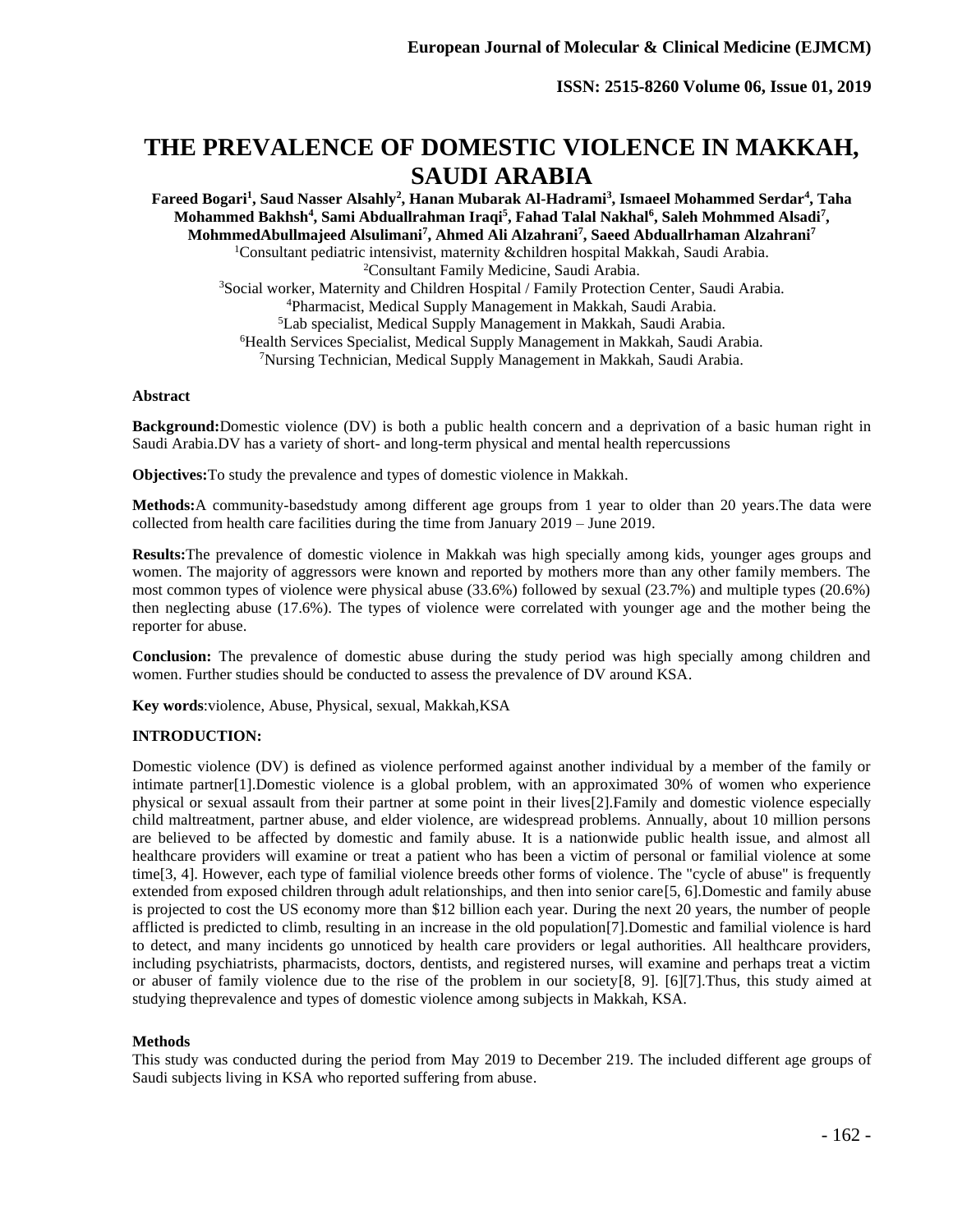# **Sample:**

The study included all the reported cases of different types of domestic violence during the mentioned period.

#### **Data collection:**

The data were collected from the violence protection unit in Makkah. All types of abuse were collected among different age groups. The demographics and other information about types of violence, reporter, the aggressor and the need for psychological evaluation or forensic consultation.

**Statistical analysis:**Data were entered into the Statistical Package for Social Sciences (SPSS, version 24, SPSS, Chicago, IL, U.S.A.) and descriptive analysis conducted. Statistical significance was accepted at  $p < 0.05$ .

### **Results Demographics of the studied subjects:**

The demographics of included subjects were shown in Table. 1. This study included all subjects suffering from abuse from babies less than 1 year to adults older than 20 years. The majority of abused subjects were Saudi nationality (74.8%), females (56.5%) and 74.8% were children. The majority of the subjects were from Makkah (94.7%).

|                |            | N | $\frac{0}{0}$      |
|----------------|------------|---|--------------------|
|                |            |   | Age                |
| $<$ 1 years    | 10         |   | 7.6                |
| 1-5years       | 33         |   | 25.2               |
| 5-10years      | 41         |   | 31.3               |
| 10-15 years    | 15         |   | 11.5               |
| 15-20years     | 5          |   | 3.8                |
| $>20 years$    | 27         |   | 20.6               |
|                |            |   | <b>Nationality</b> |
| Saudi          | 98         |   | 74.8               |
| Non-Saudi      | 33         |   | 25.2               |
|                |            |   | <b>Gender</b>      |
| Female         | 74         |   | 56.5               |
| Male           | 57         |   | 43.5               |
|                |            |   | Category           |
| Child          | 98         |   | 74.8               |
| Adult          | 33         |   | 25.2               |
|                |            |   | <b>City</b>        |
| Makkah         | 124        |   | 94.7               |
| Outside Makkah | $\sqrt{ }$ |   | 5.3                |

Table. 1: demographics of the included subjects: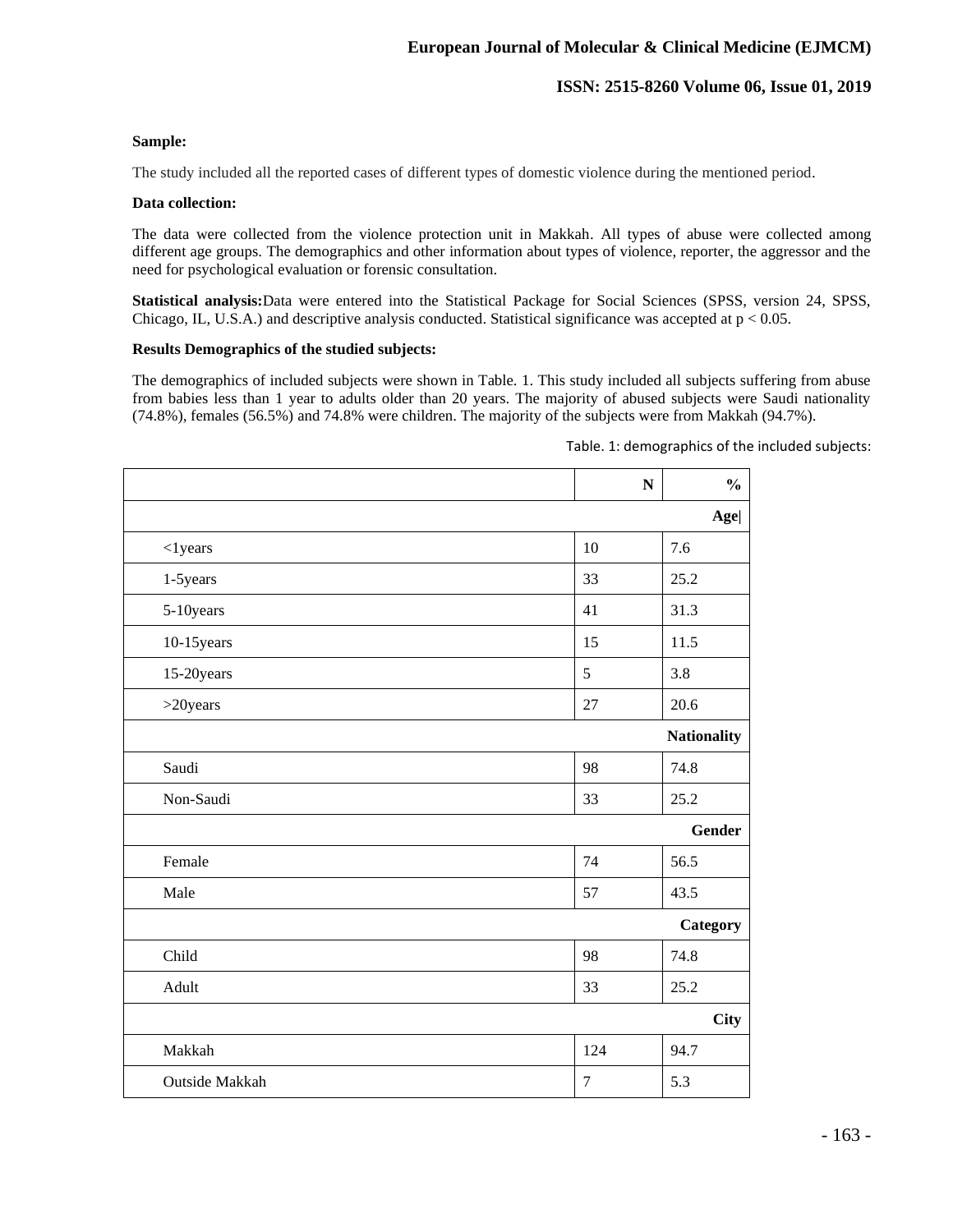# **European Journal of Molecular & Clinical Medicine (EJMCM)**

# **ISSN: 2515-8260 Volume 06, Issue 01, 2019**

**Prevalence of abuse and its related factors:** According to the type of transfer form, 3 types were frequently reported as social protection unit (35.1%), the health units (32.1%) and the police (31.3%). The majority of violence reporters were mothers (45.8%), and most of the aggressors were known (87%) and relatives (79.4%). As for the type of abuse, most of the subjects reported physical abuse (33.6%) followed by sexual (23.7%) and multiple types (20.6%) then neglecting abuse (17.6%). The factors affecting assault were mostly aggressor factors (37.4%) or victim factors (32.8%). Most of the subjects didn't require forensic examination or psychological evaluation. The majority were admitted to children emergency (58%) and while only 19.8% were admitted to children's clinics. Table. 2: Abuse type and its factors:

|                        | N              | $\frac{6}{9}$                     |  |  |
|------------------------|----------------|-----------------------------------|--|--|
|                        |                | <b>Transfer from</b>              |  |  |
| The police             | 41             | 31.3                              |  |  |
| Social protection unit | 46             | 35.1                              |  |  |
| The health             | 42             | 32.1                              |  |  |
| Other                  | $\overline{2}$ | 1.5                               |  |  |
|                        |                | Reporter                          |  |  |
| The mother             | 60             | 45.8                              |  |  |
| The father             | 22             | 16.8                              |  |  |
| A relative             | $\overline{8}$ | 6.1                               |  |  |
| A doctor               | 15             | 11.5                              |  |  |
| Other                  | 26             | 19.8                              |  |  |
|                        |                | <b>Aggressor</b>                  |  |  |
| Unknown                | 17             | 13                                |  |  |
| Known                  | 114            | 87                                |  |  |
|                        |                | its relation                      |  |  |
| Unknown                | 6              | 4.6                               |  |  |
| A stranger             | 21             | 16                                |  |  |
| A relative             | 104            | 79.4                              |  |  |
|                        |                | its type                          |  |  |
| Sexual                 | 31             | 23.7                              |  |  |
| physical               | 44             | 33.6                              |  |  |
| Psychological          | 6              | 4.6                               |  |  |
| Neglecting             | 23             | 17.6                              |  |  |
| Multiple               | 27             | 20.6                              |  |  |
|                        |                | <b>Factors leading to assault</b> |  |  |
| Victim factors         | 43             | 32.8                              |  |  |
| aggressor factors      | 49             | 37.4                              |  |  |
| chronic disease        | 9              | 6.9                               |  |  |
| drugs                  | $\overline{2}$ | 1.5                               |  |  |
| Multiple               | 10             | 7.6                               |  |  |
| Other                  | 18             | 13.7                              |  |  |
|                        |                | psychological evaluation          |  |  |
| No                     | 96             | 73.3                              |  |  |
| Yes                    | 35             | 26.7                              |  |  |
|                        |                | <b>Forensic consultation</b>      |  |  |
| nothing                | 45             | 34.4                              |  |  |
| There is               | 12             | 9.2                               |  |  |
| not required           | 74             | 56.5                              |  |  |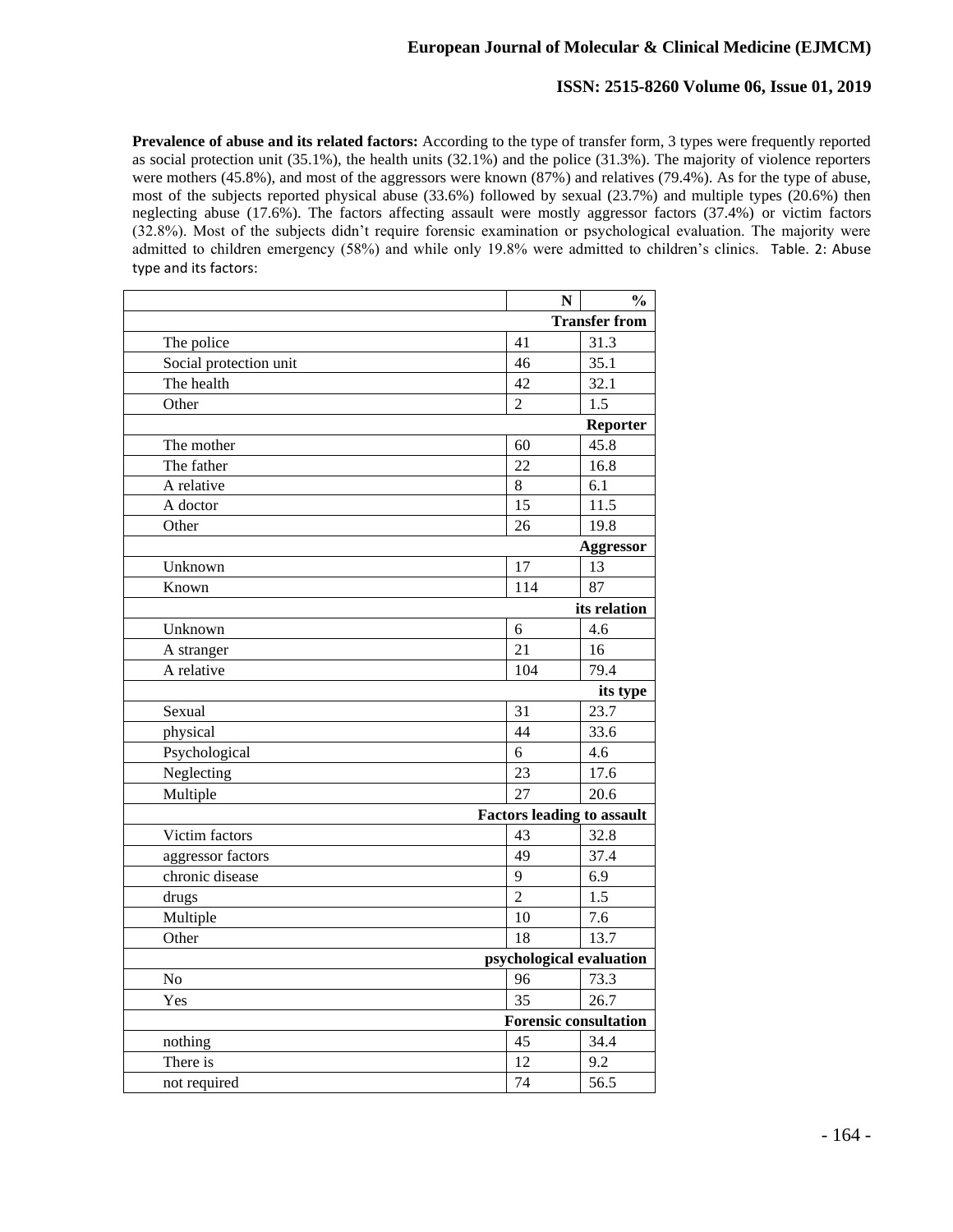|                    |    | <b>Reception</b> |
|--------------------|----|------------------|
| women emergency    | 20 | 15.3             |
| children emergency |    | 58               |
| women clinics      |    |                  |
| Children's Clinics |    |                  |



#### Fig. 1: the types of assault

#### **Demographics correlation with violence:**

Table. 3 showed that the type of abuse showed significant correlation with the younger age as the majority of children suffered from multiple types, sexual abuse and other types of violence higher than older age. Also, if the reporter was mother followed by the father, there would be a significant association with different kinds of abuse.

Table.3: relation between demographics of included subjects and type of assault: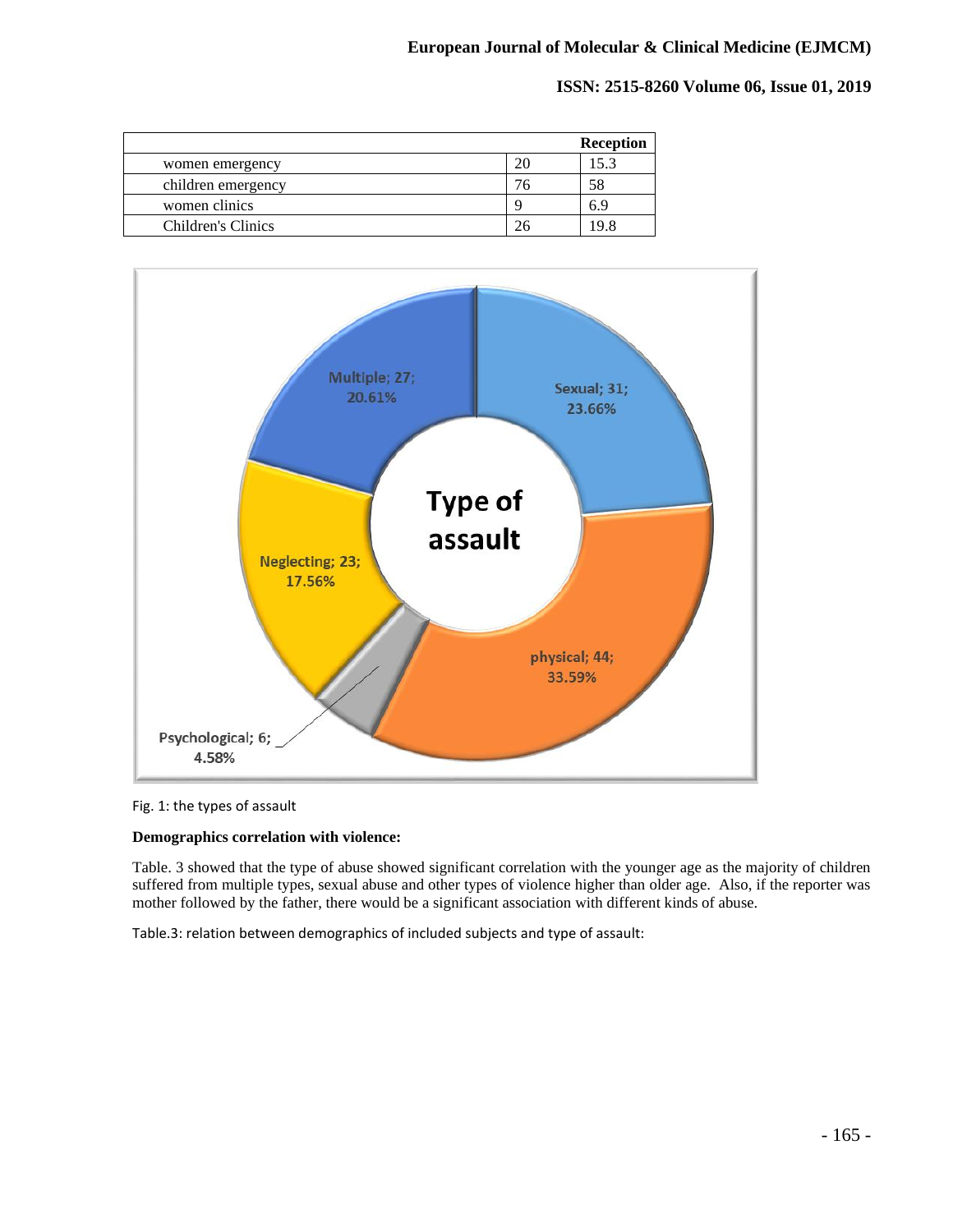|                    |               |               | its type       |                |                  |                   |                 | Chi-square  |            |
|--------------------|---------------|---------------|----------------|----------------|------------------|-------------------|-----------------|-------------|------------|
|                    |               |               | <b>Sexual</b>  | physical       | Psychological    | <b>Neglecting</b> | <b>Multiple</b> | ${\bf X}^2$ | P-value    |
|                    |               | ك             | $\overline{0}$ | $\mathbf{1}$   | $\theta$         | 8                 | 1               | 41.825      | $0.003*$   |
|                    | $1 years$     | $\frac{0}{0}$ | 0.00%          | 2.27%          | 0.00%            | 34.78%            | 3.70%           |             |            |
|                    | 1-5years      | ك             | $\overline{9}$ | 8              | $\overline{2}$   | 6                 | 8               |             |            |
|                    |               | $\frac{0}{0}$ | 29.03%         | 18.18%         | 33.33%           | 26.09%            | 29.63%          |             |            |
|                    | 5-10years     | ك             | 11             | 14             | $\overline{0}$   | 5                 | 11              |             |            |
|                    |               | $\frac{0}{0}$ | 35.48%         | 31.82%         | 0.00%            | 21.74%            | 40.74%          |             |            |
| Age                |               | ك             | $\overline{3}$ | 5              | $\overline{2}$   | 3                 | $\overline{2}$  |             |            |
|                    | $10-15$ years | $\frac{0}{0}$ | 9.68%          | 11.36%         | 33.33%           | 13.04%            | 7.41%           |             |            |
|                    | 15-20years    | ك             | 1              | 4              | $\overline{0}$   | $\overline{0}$    | $\theta$        |             |            |
|                    |               | $\frac{0}{0}$ | 3.23%          | 9.09%          | 0.00%            | 0.00%             | 0.00%           |             |            |
|                    |               | ك             | $\overline{7}$ | 12             | $\overline{2}$   | $\mathbf{1}$      | 5               |             |            |
|                    | $>20$ years   | $\frac{0}{0}$ | 22.58%         | 27.27%         | 33.33%           | 4.35%             | 18.52%          |             |            |
|                    | Saudi         | ك             | 20             | 32             | 6                | 20                | 20              |             | 0.122      |
| <b>Nationality</b> |               | $\frac{0}{0}$ | 64.52%         | 72.73%         | 100.00%          | 86.96%            | 74.07%          | 7.276       |            |
|                    | Non-Saudi     | ك             | 11             | 12             | $\overline{0}$   | 3                 | $\overline{7}$  |             |            |
|                    |               | $\frac{0}{0}$ | 35.48%         | 27.27%         | 0.00%            | 13.04%            | 25.93%          |             |            |
|                    | Female        | ك             | 18             | 27             | 5                | 9                 | 15              | 5.231       | 0.264      |
| Gender             |               | $\frac{0}{0}$ | 58.06%         | 61.36%         | 83.33%           | 39.13%            | 55.56%          |             |            |
|                    | <b>Male</b>   | ك             | 13             | 17             | $\mathbf{1}$     | 14                | 12              |             |            |
|                    |               | $\frac{0}{0}$ | 41.94%         | 38.64%         | 16.67%           | 60.87%            | 44.44%          |             |            |
|                    | <b>Child</b>  | ك             | 23             | 27             | $\overline{4}$   | 22                | 22              | 12.031      | 0.017      |
|                    |               | $\frac{0}{0}$ | 74.19%         | 61.36%         | 66.67%           | 95.65%            | 81.48%          |             |            |
| Category           | <b>Adult</b>  | ك             | 8              | 17             | $\overline{2}$   | $\mathbf{1}$      | 5               |             |            |
|                    |               | $\frac{0}{0}$ | 25.81%         | 38.64%         | 33.33%           | 4.35%             | 18.52%          |             |            |
|                    | The mother    | ك             | 15             | 19             | 3                | 10                | 13              | 43.961      | $< 0.001*$ |
|                    |               | $\frac{0}{0}$ | 48.39%         | 43.18%         | 50.00%           | 43.48%            | 48.15%          |             |            |
|                    | The father    | ك             | 6              | 7              | $\mathbf{1}$     | $\overline{2}$    | 6               |             |            |
|                    |               | $\frac{0}{0}$ | 19.35%         | 15.91%         | 16.67%           | 8.70%             | 22.22%          |             |            |
| Reporter           | A relative    | ك             | $\overline{4}$ | $\overline{2}$ | $\boldsymbol{0}$ | $\boldsymbol{0}$  | $\overline{2}$  |             |            |
|                    |               | $\frac{0}{0}$ | 12.90%         | 4.55%          | 0.00%            | 0.00%             | 7.41%           |             |            |
|                    | A doctor      | ك             | $\overline{0}$ | 1              | $\overline{2}$   | 10                | $\overline{2}$  |             |            |
|                    |               | $\frac{0}{0}$ | 0.00%          | 2.27%          | 33.33%           | 43.48%            | 7.41%           |             |            |
|                    | Other         | ك             | 6              | 15             | $\boldsymbol{0}$ | 1                 | $\overline{4}$  |             |            |
|                    |               | $\frac{0}{0}$ | 19.35%         | 34.09%         | 0.00%            | 4.35%             | 14.81%          |             |            |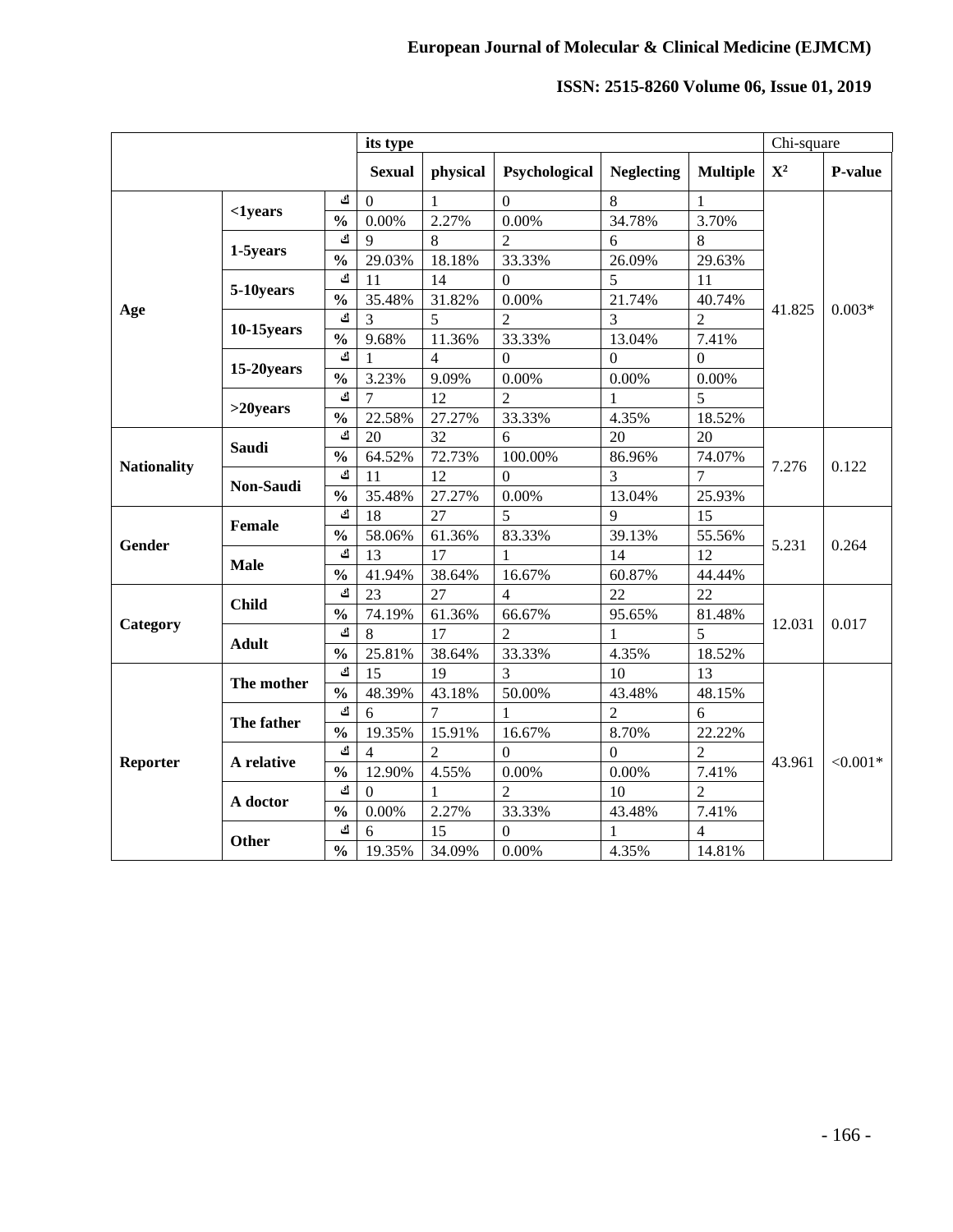



#### **Discussion and conclusion**

According to our understanding, this is one of a small number of researches looking at the incidence of domestic violence in Saudi Arabia and is the first of its type to include all ages groups and different types of violence in KSA. Nevertheless, the research group does not represent all Saudi population and due to time and sample size constraints, thus the findings cannot be generalized to all Saudi subjects.

The prevalence of domestic violence in Makkah was high specially among kids, younger ages groups and women. Also, this study showed that the majority of aggressors were known and reported by mothers more than any other family members from which we could conclude that the mothers in this study had good knowledge about abuse types and the need for consultation as well as reporting the aggressor.

Furthermore, the most common types of violence were physical abuse (33.6%) followed by sexual (23.7%) and multiple types (20.6%) then neglecting abuse (17.6%). The types of violence were correlated with younger age and the mother being the reporter for abuse.

Accordingly, children who were subjected to DV are more likely to develop depression, emotional problems, stress, and educational issues [10]. Family violence and child molestation occur at a rate between  $45 - 70$  percent in the same family, showing that intimate partner violence is a risk factor for child assault [11]. DV has major economic repercussions, including an additional workload on the medical network in the presence of higher health-care expenditures, as well as negative effects on afflicted persons' schooling and employment productivity [12].

However, the high prevalence of child abuse and women abuse in this study, Saudi Arabia's nationwide child abuse avoidance plan is now evidence-based according to the recommendations of the United nations independent panel research on abuse against children [13].